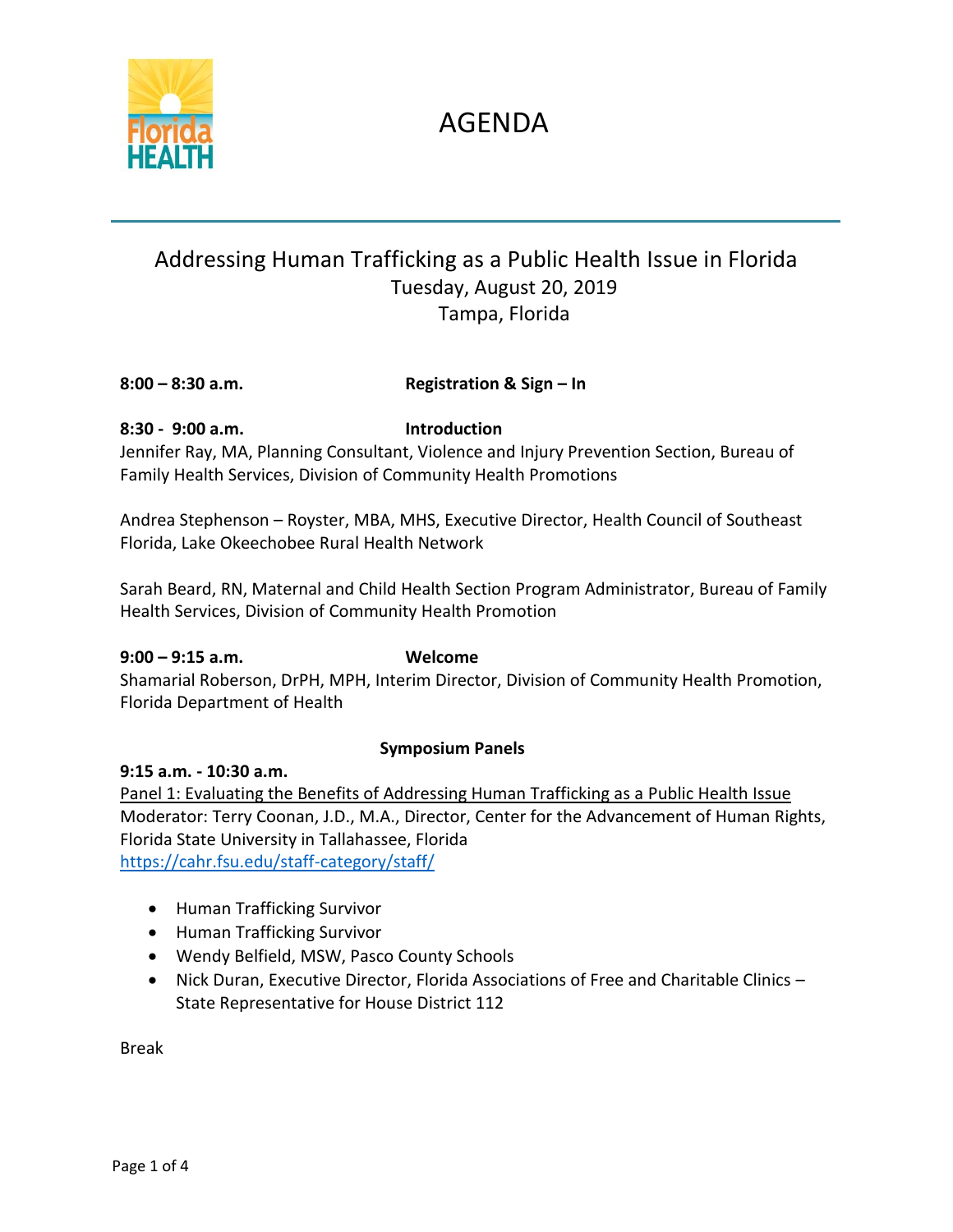



#### **10:45 a.m. – 12:00 p.m**.

Panel 2: Addressing the Needs of Women and Children Moderator: JoNell Potter, PhD., Director, Division of Research and Special Projects, Department of Obstetrics & Gynecology and the THRIVE Clinic, University of Miami in Miami, Florida

<http://obgyn.med.miami.edu/research/thrive-clinic>

- Dr. Lujain Alhajji, MD, Assistant Professor, University of Miami Miller School of Medicine, Department of Psychiatry
- Dr. Steven Symes, University of Miami Miller School of Medicine, Department of Medicine
- Ms. Maria Clara Harrington, MS, CHANCE Training and Outreach Coordinator, Citrus Health Network
- Dr. Brooke Hensley, MD, Medical Director, Roxcy Bolton Rape Treatment Center, Emergency Services, Jackson Memorial Hospital
- Dr. Lujain Alhajji, MD, Assistant Professor, University of Miami Miller School of Medicine, Department of Psychiatry

# **12:00 – 1:30 p.m**. Lunch on your own

# **1:30 p.m. - 2:45 p.m.**

Panel 3: Labor Trafficking and Migrant Health

Moderator: Nairruti Jani, PhD., Associate Professor of Social Work, Marieb College of Health & Human Services Florida Gulf Coast University in Dunk City, Florida <https://www.fgcu.edu/mariebcollege/socialwork/>

- Nairruti Jani, PhD., Associate Professor of Social Work, Marieb College of Health & Human Services Florida Gulf Coast University
- Sidronio Casas, Unlicensed Activity Liaison, Bureau of Enforcement, Division of Medical Quality Assurance, Florida Department of Health
- Andrea Ables, Environmental Manager, Bureau of Environmental Health Facility Programs, Florida Department of Health
- Ljiljana (Lily) Petrovic, Program Manager, Lutheran Services Florida

Break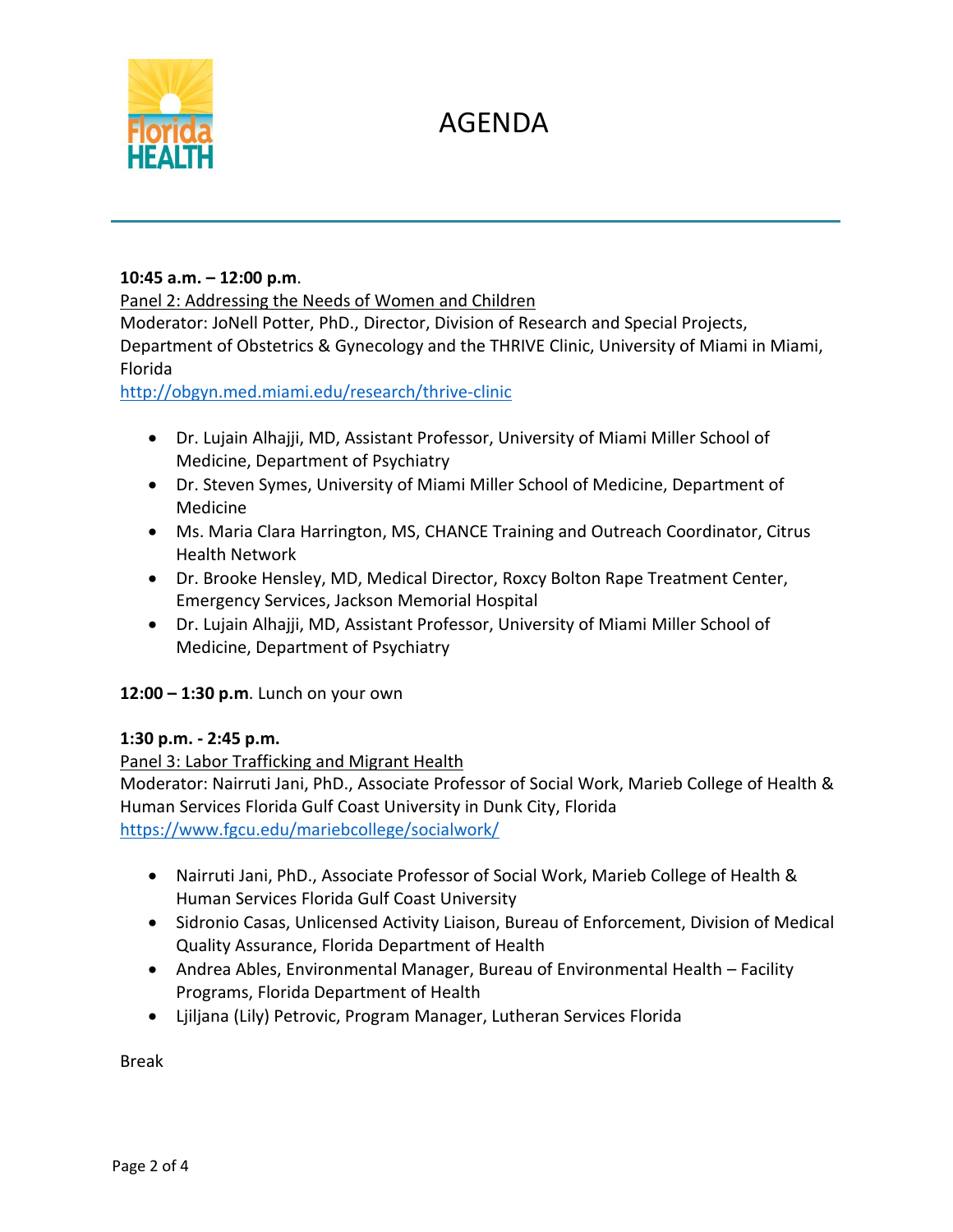



# **3:00 p.m. – 4:30 p.m.**

Panel 4: Integrating a System of Health Care in Communities

Symposium Co-Chair and Moderator: Roberto (Hugh) Potter, Ph.D., Professor, Department of Criminal Justice and Evaluator, PEER (Program Evaluation & Educational Research Group) College of Community Innovation and Education Health and Public Affairs, University of Central Florida in Orlando, Florida <https://ccie.ucf.edu/profile/roberto-potter/>

- Maryum Khan, Ph.D. Candidate, Boston University and Voices of Florida/ Open Doors
- Corporal Alan Wilkett, Pasco Sheriff's Office
- Andrew Behrman, Executive Director, Florida Association of Community Health Centers
- Joseph A. Cocchiarella, Special Assistant State Attorney, Metropolitan Bureau of Investigation (MBI)
- Jessica Wickey, Program Director, Rose Professional Internships, Rosen College of Hospitality Management, University of Central Florida

# **4:30 p.m. – 5:00 p.m.**

## Closing Remarks

Symposium Chair, Jennifer Ray, MA, Planning Consultant, Violence and Injury Prevention Section, Bureau of Family Health Services, Division of Community Health Promotions; and,

Symposium Co-Chair and Moderator: Roberto (Hugh) Potter, Ph.D., Professor, Department of Criminal Justice and Evaluator, PEER (Program Evaluation & Educational Research Group) College of Community Innovation and Education Health and Public Affairs, University of Central Florida in Orlando, Florida

<https://ccie.ucf.edu/profile/roberto-potter/>